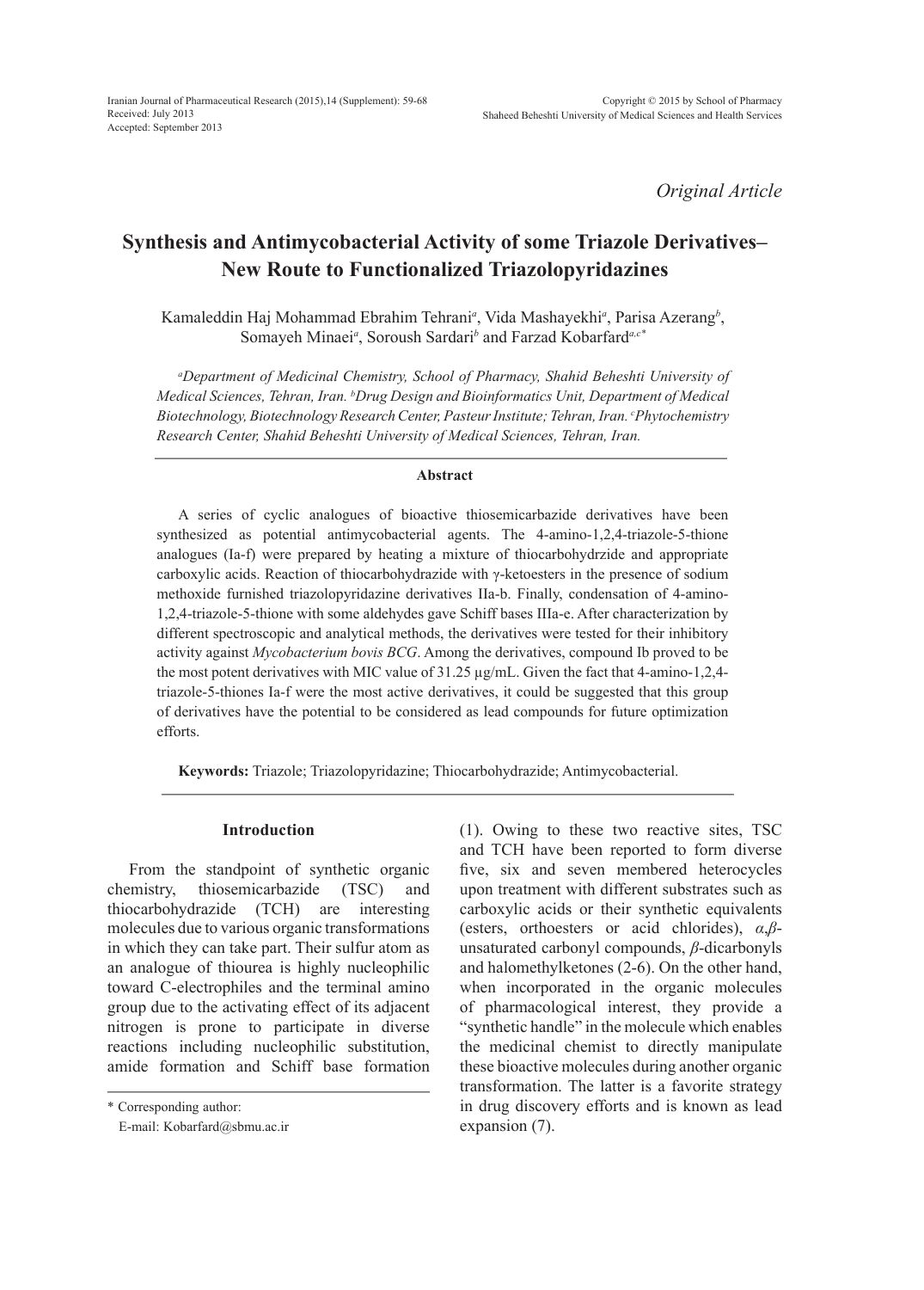

**Figure 1.** Structures of thiosemicarbazide (left) and thiocarbohydrazide (right).

TSC and TCH derivatives have been reported to possess various biological properties including antimicrobial (8-10), antimycobacterial (11-13), antiprotozoal (14) and anticancer (15,16) activities. Recently, as a part our focused studies on the antimycobacterial activities of Schiff bases of TSC and TCH, we found some novel cyclic analogues of antimycobacterial thiosemicarbazones with satisfactory activity against *Mycobacterium bovis BCG*. In addition we found new synthetic application of TCH which was formation of Schiff base and ring closure to thiadiazole in a one-pot methodology (17). In continuation of our interest to discover cyclic analogues of TCH with acceptable antimycobacterial activity, in the present study we have described the synthesis and bioactivity of some triazole derivatives and also first synthesis of novel fused 6-aryl-7,8-dihydro-[1,2,4]triazolo [4,3-*b*] pyridazines.

## **Experimental**

#### *General*

The reactions progress were monitored using TLC silica gel 60 F254 plates (Merck) with chloroform/methanol as mobile phase. Melting points were measured by an Electrothermal 9100 apparatus and are uncorrected. Infrared spectra were obtained by a Perkin-Elmer 843 spectrometer. Proton nuclear magnetic resonance (1 H NMR) spectra and carbon nuclear magnetic resonance (13C NMR) spectra were determined on a Bruker Avance DRX 400 MHz spectrometer and chemical shift values have been reported as  $\delta$  (ppm) in DMSO- $d_6$  solution (0.05% v/v TMS). ESI-MS spectra were obtained using Agilent 6410 Triple Quad. LC/MS. All the compounds were analyzed for C, H, N and S on a Costech model 4010 and agreed with the proposed structures within  $\pm 0.4\%$  of the theoretical values. *Synthesis of 3-substituted 4-amino-1,2,4-*

#### *triazole-5-thione derivatives (Id-f)*

Equimolar amounts of thiocarbohydrazide and appropriate carboxylic acids (10 mmol of each) were mixed and heated at 165-170 °C for 30 min. Boiling water (20 mL) was added to the solid and the mixture was kept at room temperature for 24 h. The precipitate was filtered and recrystallized from ethanol to afford the title compounds.

# *4-amino-3-(indol-3-ylmethyl)-1,2,4-triazole-5-thione (Id)*

Yellow solid, yield 57%, mp 172-175 °C; IR  $v_{\text{max}}$ (KBr)/cm<sup>-1</sup> 3304, 3150, 1615, 1567, 1494, 1336, 1098, 944, 753; 1 H NMR (400 MHz,  $DMSO-d_6$ )  $\delta$  4.12 (s, 2H, CH<sub>2</sub>), 5.59 (br s, 2H, NH<sub>2</sub>), 6.99 (t, 1H, *J* = 7.2 Hz, indole H-5), 7.09 (t, 1H, *J* = 7.4 Hz, indole H-6), 7.26 (s, 1H, indole H-2), 7.36 (d, 1H, *J* = 8.0 Hz, indole H-7), 7.54 (d, 1H, *J* = 8.0 Hz, indole H-4), 10.98 (s, 1H, NH), 13.48 (s, 1H, NH); ESI-MS *m/z*: 246  $(M + H<sup>+</sup>)$ . Anal. Calcd for C<sub>11</sub>H<sub>11</sub>N<sub>5</sub>S: C, 53.86; H, 4.52; N, 28.55; S, 13.07. Found: C, 53.95; H, 4.53; N, 28.61; S, 13.03.

# *4-amino-3-(hydroxy(phenyl)methyl)-1,2,4 triazole-5-thione (Ie)*

 white solid, yield 43%, mp 167-170 °C; IR νmax(KBr)/cm-1 3293, 3178, 1617, 1553, 1479, 1189, 759, 694; <sup>1</sup>H NMR (400 MHz, DMSO- $d_6$ )  $\delta$  5.59 (2 close singlets, 2H, NH<sub>2</sub>), 5.89 (d, 1H, *J* = 5.4 Hz, -C*H*-OH), 6.33 (d, 1H, *J* = 5.4 Hz, D2 O exchangeable, OH), 7.31-7.39 (m, 3H, Ar H), 7.44 (d, 2H, *J* = 8.0 Hz, Ar H), 13.60 (s, 1H, NH); ESI-MS  $m/z$ : 223 (M + H<sup>+</sup>). Anal. Calcd for  $C_9H_{10}N_4OS$ : C, 48.63; H, 4.53; N, 25.21; S, 14.43. Found: C, 48.49; H, 4.54; N, 25.13; S, 14.48.

*4-amino-3-(thiophen-2-ylmethyl)-1,2,4 triazole-5-thione (If)*

Yellow solid, yield  $51\%$ , mp  $154-157$  °C;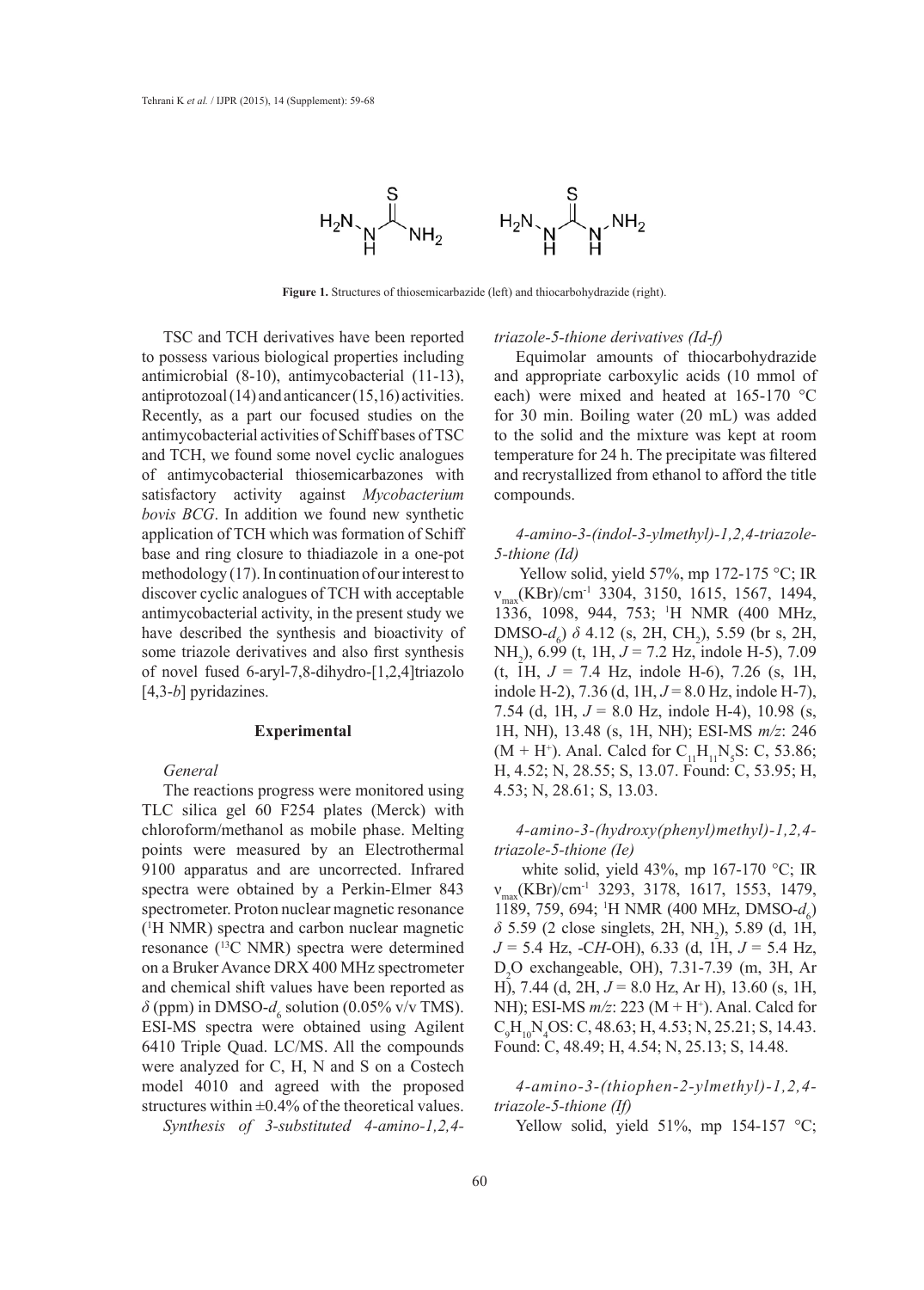IR  $v_{\text{max}}$ (KBr)/cm<sup>-1</sup> 3295, 3166, 1631, 1491, 1335, 940, 695; <sup>1</sup>H NMR (400 MHz, DMSO- $d_6$ ) δ 4.26  $(s, 2H, CH_2), 5.58$  (2 close singlets, 2H, NH<sub>2</sub>), 6.99 (m, 2H, thiophene H-3,4), 7.42 (dd, 1H, *J* = 5.2 Hz, *J* = 1.2 Hz, thiophene H-5), 13.60 (s, 1H, NH); ESI-MS *m/z*: 213 (M + H<sup>+</sup>). Anal. Calcd for  $C_7H_8N_4S_2$ : C, 39.60; H, 3.80; N, 26.39; S, 30.21. Found: C, 39.48; H, 3.79; N, 26.45; S, 30.12.

# *Synthesis of 6-Aryl-7,8-dihydro-[1,2,4] triazolo[4,3-b]pyridazine-3-thione derivatives (IIa-b)*

In a 50 mL flask connected to a calcium chloride guard tube, sodium (104 mg, 4.5 mmol) was dissolved in anhydrous methanol (15 mL). Thiocarbohydrazide (480 mg, 4.5 mmol) was added and the mixture was heated under reflux for 5 min. Appropriate γ-ketoesters (each 4.5 mmol) were then added and the mixture was further heated under reflux for 24 h. The flask was then surrounded by ice-water and the mixture was neutralized by dilute hydrochloric acid which led to precipitation of the products. The solid was filtered off, washed with n-hexane and diethyl ether and dried to afford the triazolopyridazines IIa and IIb.

# *6-phenyl-7,8-dihydro-[1,2,4]triazolo[4,3-b] pyridazine-3-thione (IIa)*

White solid, yield 39%, mp 253 °C (dec.); IR  $v_{\text{max}}$ (KBr)/cm<sup>-1</sup> 3309, 1604, 1588, 1366, 1334, 1014, 759, 685; <sup>1</sup>H NMR (400 MHz, DMSO- $d_6$ ) *δ* 3.10 (m, 4H, methylene H), 7.54 (m, 3H, Ar H-3,4,5), 7.97 (d, 2H, *J* = 7.0 Hz, Ar H-2,6), 13.67 (s, 1H, NH); ESI-MS *m/z*: 231 (M + H+ ), 253 (M + Na<sup>+</sup>). Anal. Calcd for  $C_{11}H_{10}N_4S$ : C, 57.37; H, 4.38; N, 24.33; S, 13.92. Found: C, 57.28; H, 4.39; N, 24.40; S, 13.91.

# *6-(4-chlorophenyl)-7,8-dihydro-[1,2,4] triazolo[4,3-b]pyridazine-3-thione (IIb)*

Yellow solid, yield 35%, mp 256 °C (dec.); IR νmax(KBr)/cm-1 3115, 1605, 1585, 1483, 1370, 1091, 837, 783; <sup>1</sup>H NMR (400 MHz, DMSO- $d_6$ ) *δ* 3.09-3.16 (m, 4H, methylene H), 7.63 (d, 2H, *J* = 6.8 Hz, Ar H), 8.00 (d, 2H, *J* = 6.8 Hz, Ar H), 13.67 (s, 1H, NH); ESI-MS *m/z*: 265, 267  $(M + H<sup>+</sup>)$ . Anal. Calcd for  $C_{11}H_{9}CIN_{4}S$ : C, 49.91; H, 3.43; N, 21.16; S, 12.11. Found: C, 50.05; H, 3.42; N, 21.09; S, 12.13.

*Synthesis of Schiff bases of 4-amino-1,2,4 triazole-5-thione (IIIa-e)* 

Equimolar amounts of 4-amino-1,2,4 triazole-5-thione (Ia) and appropriate aldehydes (3 mmol of each) in glacial acetic acid (5 mL) were heated at 90 °C for 20 min. The mixture was then cooled to room temperature, filtered and washed with water  $(3 \times 20 \text{ mL})$ . The obtained crudes were recrystallized from ethanol to afford the Schiff bases IIIa-e.

## *4-(pyridin-2-ylmethyleneamino)-1,2,4 triazole-5-thione (IIIa)*

Yellow solid, yield 67%, mp 213-216 °C; IR  $v_{\text{max}}$ (KBr)/cm<sup>-1</sup> 3108, 1617, 1585, 1574, 1492, 1333, 1208, 938, 784; 1 H NMR (400 MHz,  $DMSO-d_6$ )  $\delta$  7.58 (dd, 1H,  $J=7.6$  Hz,  $J=4.7$  Hz, pyridine H-5), 8.00 (t, 1H, *J* = 7.6 Hz, pyridine H-4), 8.11 (d, 1H, *J* = 7.9 Hz, pyridine H-3), 8.7 (d, 1H, *J* = 4.7 Hz, pyridine H-6), 9.03 (s, 1H, triazole H), 9.64 (s, 1H, imine H), 13.99 (s, 1H, NH); <sup>13</sup>C NMR (100 MHz, DMSO- $d_6$ ) δ 121.5, 126.2, 137.3, 138.2, 150.0, 151.2, 158.8, 163.1; ESI-MS  $m/z$ : 206 (M + H<sup>+</sup>). Anal. Calcd for  $C_8H_7N_5S$ : C, 46.82; H, 3.44; N, 34.12; S, 15.62. Found: C, 46.95; H, 3.43; N, 34.22; S, 15.58.

## *4-(pyridin-3-ylmethyleneamino)-1,2,4 triazole-5-thione (IIIb)*

Yellow solid, yield 59%, mp 157 °C (dec.); IR  $v_{\text{max}}$ (KBr)/cm<sup>-1</sup> 3123, 1600, 1505, 1428, 1307, 1203, 1186, 924, 881, 706; 1 H NMR (400 MHz,  $DMSO-d_6$ )  $\delta$  7.60 (dd, 1H,  $J = 7.9$  Hz,  $J = 4.8$ Hz, pyridine H-5), 8.28 (td, 1H, *J* = 7.9 Hz, *J* = 1.9 Hz, pyridine H-6), 8.77 (dd, 1H, *J* = 4.8 Hz, *J* = 1.7 Hz, pyridine H-4), 8.95 (s, 1H, triazole H), 8.98 (d, 1H, *J* = 1.9 Hz, pyridine H-2), 9.59 (s, 1H, imine H), 13.98 (s, 1H, NH); 13C NMR (100 MHz, DMSO-*d<sub>6</sub>*) *δ* 124.39, 128.29, 134.87, 138.07, 150.00, 152.92, 158.28, 163.07; ESI-MS  $m/z$ : 206 (M + H<sup>+</sup>). Anal. Calcd for C<sub>8</sub>H<sub>7</sub>N<sub>5</sub>S: C, 46.82; H, 3.44; N, 34.12; S, 15.62. Found: C, 46.91; H, 3.45; N, 34.01; S, 15.60.

*4-(pyridin-4-ylmethyleneamino)-1,2,4 triazole-5-thione (IIIc)*

Yellow solid, yield 71%, mp 255-256  $\degree$ C; IR  $v_{\text{max}}$ (KBr)/cm<sup>-1</sup> 3151, 1597, 1577, 1491, 1314, 1203, 1115, 931, 819; 1 H NMR (400 MHz, DMSO-*d*<sub>6</sub>) *δ* 7.79 (d, 2H, *J* = 5.8 Hz, pyridine H-3,5), 8.78 (d, 2H, *J* = 5.8 Hz, pyridine H-2,6),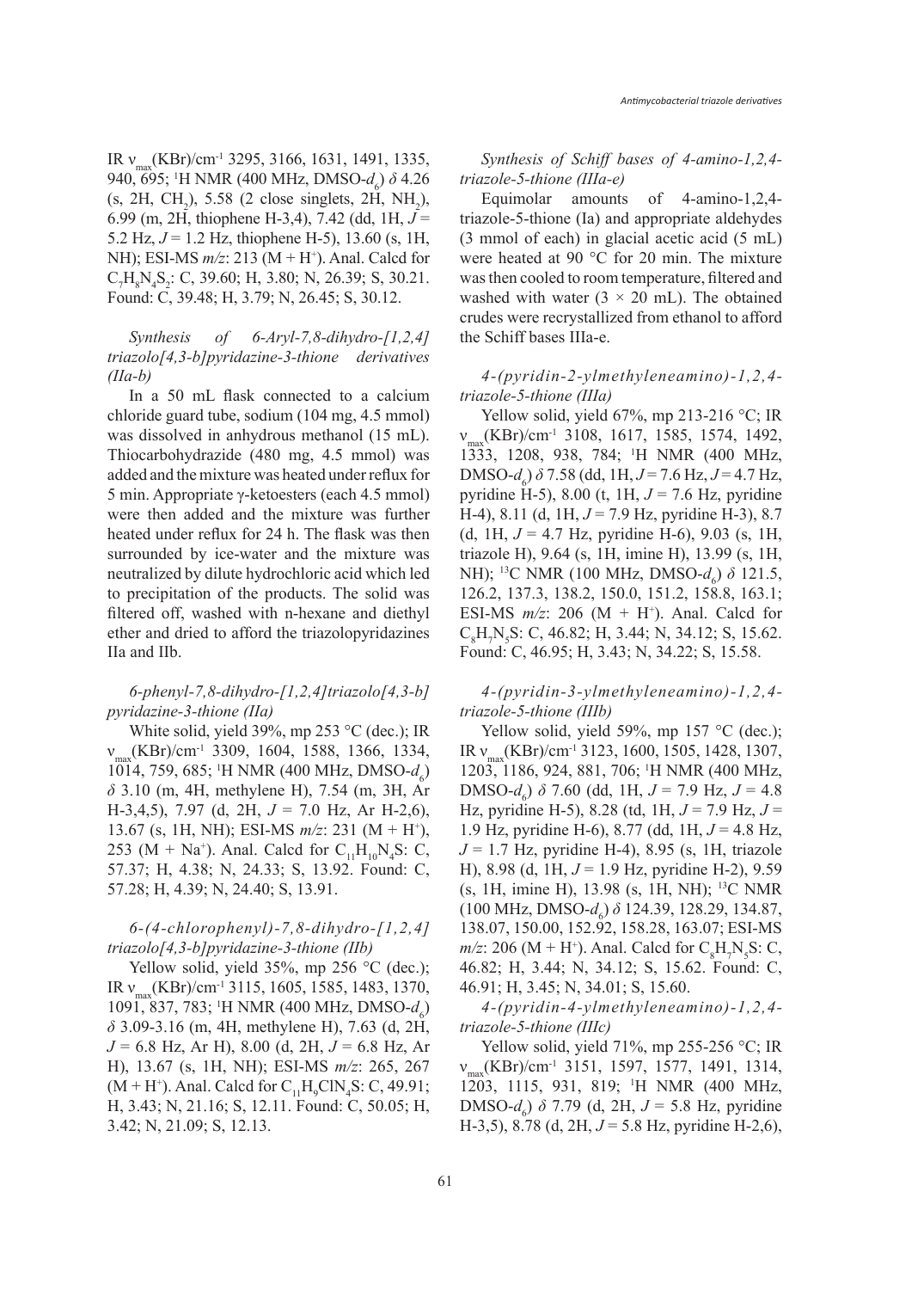8.98 (s, 1H, traizole H), 9.59 (s, 1H, imine H), 14.01 (s, 1H, NH); 13C NMR (100 MHz, DMSO-*d*<sub>6</sub>) δ 121.75, 137.95, 139.29, 150.64, 157.65, 163.29; ESI-MS *m/z*: 206 (M + H+ ). Anal. Calcd for  $C_8H_7N_5S$ : C, 46.82; H, 3.44; N, 34.12; S, 15.62. Found: C, 46.79; H, 3.45; N, 34.19; S, 15.67.

## *4-(4-acetamidobenzyldeneamino)-1,2,4 triazole-5-thione (IIId)*

White solid, yield 75%, mp 271 °C (dec.); IR  $v_{\text{max}}$ (KBr)/cm<sup>-1</sup> 3281, 3239, 3168, 1674, 1604, 1517, 1279, 956, 832; 1 H NMR (400 MHz, DMSO-*d*<sub>6</sub>) *δ* 2.09 (s, 3H, CH<sub>3</sub>), 7.76 (d, 2H, *J* = 8.8 Hz, aromatic H-3,5), 7.81 (d, 2H, *J* = 8.8 Hz, aromatic H-2,6), 8.87 (s, 1H, triazole H), 9.32 (s, 1H, imine H), 10.29 (s, 1H, NH), 13.89 (s, 1H, NH); 13C NMR (100 MHz, DMSO-*d<sub>6</sub>*) *δ* 24.06, 118.83, 126.40, 129.48, 138.27, 143.02, 160.96, 162.63, 168.77; ESI-MS  $m/z$ : 262 (M + H<sup>+</sup>). Anal. Calcd for  $C_{11}H_{11}N_5OS$ : C, 50.56; H, 4.24; N, 26.80; S, 12.27. Found: C, 50.71; H, 4.23; N, 26.72; S, 12.26.

# *4-((E)-3-phenylallylideneamino)-1,2,4 triazole-5-thione (IIIe)*

Yellow solid, yield 95%, mp 185 °C (dec.); IR  $v_{\text{max}}(KBr)/cm^{-1}$  3150, 1660, 1539, 1201, 1125, 1007, 987, 771, 693; 1 H NMR (400 MHz, DMSO- $d_6$ ) δ 7.20 (dd, 1H,  $J = 16.0$ Hz, *J* = 9.5 Hz, Ph-CH=C*H*-CH=N-), 7.38 (d, 1H, *J* = 16.0 Hz, Ph-C*H*=CH-CH=N-), 7.43 (m, 3H, phenyl H-3,4,5), 7.74 (dd, 2H, *J* = 6.5 Hz, *J* = 1.5 Hz, phenyl H-2,6), 8.85 (s, 1H, triazole H), 9.23 (d, 1H, *J* = 9.5 Hz, Ph-CH=CH-C*H*=N-), 13.89 (s, 1H, NH);<br><sup>13</sup>C NMR (100 MHz, DMSO-*d<sub>6</sub>*) δ 123.59, 127.98, 129.01, 130.17, 134.98, 138.05, 145.89, 162.45, 162.78; ESI-MS *m/z*: 231 (M + H<sup>+</sup>). Anal. Calcd for  $C_{11}H_{10}N_4S$ : C, 57.37; H, 4.38; N, 24.33; S, 13.92. Found: C, 57.48; H, 4.39; N, 24.42; S, 13.88.

*In-vitro evaluation of antimycobacterial activity* 

The synthesized derivatives were assayed for their antimycobacterial activity against *Mycobacterium bovis BCG* (1173P2) by microtiter broth dilution method according to our previous works (13,17,18). Briefly, 100 µL of freshly prepared Middle broke 7H9 medium was added to all the wells of microplates, except the first column which received 200 µL of distilled water. Then 100  $\mu$ L of test compounds with desired concentrations were added to the wells of the first row (each concentration was assayed in duplicate) and serial dilution was made from the first row to the last. Microbial suspension of BCG (1173P2, 100 µL) with standard concentration of 0.5 Mcfarland was diluted with 1:10 proportion by the distilled water and added to all test wells. Plates were then sealed and incubated for 4 days at 37 °C. Then, 12 µL of 10% Tween 80 and 20 µL of 0.01% Alamar blue (Himedia, India) were added to each test well. The results were assessed after 24 and 48 hours. A blue color was interpreted as no bacterial growth, and color change to pink was scored as bacterial growth. Wells with a well-defined pink color were scored as positive for growth. The MIC (minimal inhibition concentration) was defined as the lowest drug concentration, which prevented a color change from blue to pink. Ethambutol and DMSO were used as positive and negative control respectively.

## *Cytotoxicity assay*

The synthesized derivatives were assayed for their toxicity on Fibroblast L929 cell line by MTT [3-(4,5-dimethylthiazol-2-yl-2,5-tetrazolium bromide)] method. The cells were grown in RPMI1640 medium at 37 °C under 5% CO<sub>2</sub> supplemented with 10% heat inactivated fetal bovine serum (FBS), 100 U/mL penicillin and 100 µg/mL streptomycin. Then, the cells were seeded into 96-well plates at a concentration of 6000 cells/well and allowed to incubate for 24 h. The medium was then discarded and different concentrations of test compounds in complete medium were added to each well. After further incubation for 24 h at 37  $\degree$ C, the medium was discarded and 100 µL MTT (2 mg/ mL) was added to the wells and incubated for 3 h at 37 °C. The produced formazan crystals were dissolved in 100 µL of DMSO. Plates were incubated for 20 min at 37 °C and the optical densities were read at 570 nm with a reference wavelength of 630 nm as background using a spectrophotometer plate reader (Infinite® M200, TECAN). Doxorubicin and cisplatin were used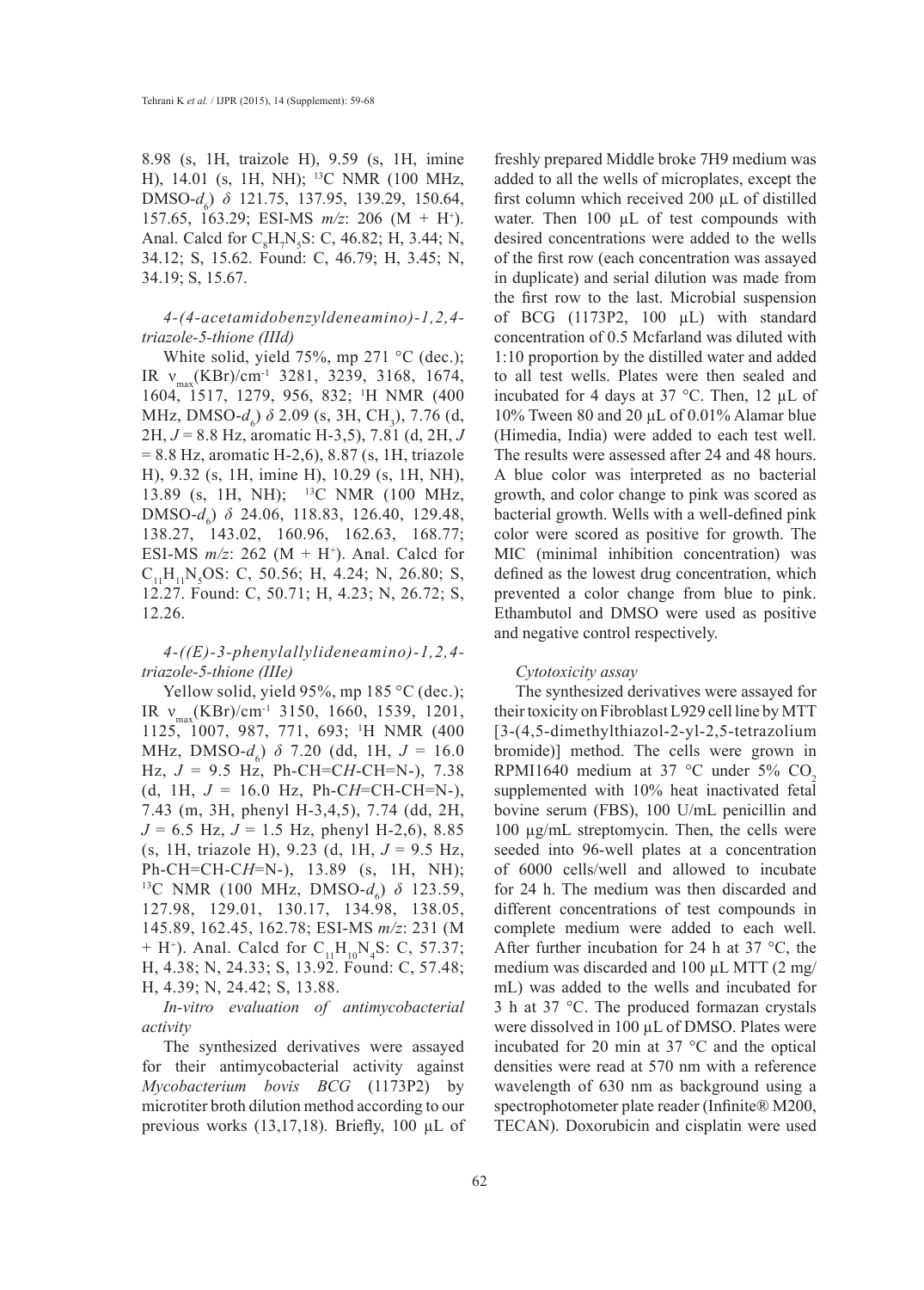

**Figure 2.** Synthesis of compounds Ia-f. Reaction conditions: *i*) heat to reflux (for Ia-c) or heat at 164-170 °C (for Id-f)

as positive controls and DMSO as the solvent of the test compounds and its final concentration was less than 0.2%.  $IC_{50}$  was calculated by GraphPad Prism 5.04 software. All the tests were performed in triplicates.

#### **Results and Discussion**

## *Chemistry*

As disclosed in Figure 2, the triazole derivatives Ia-f were prepared by reacting thiocarbohydrzide with appropriate carboxylic acids. Based on the available reports, this type of reaction has been performed with no need to any solvents or catalysts. In cases that the carboxylic acid is liquid, its excess amount serves both as reagent and solvent. In our study, we prepared derivatives Ia-c using formic acid, acetic acid and propionic acid in excess amounts respectively according to the previous reports (19,20). The acid residue was removed by simply washing the crude product with multiple portions of water. To prepare compounds Id-f, solid carboxylic acids including indole-3-acetic acid, mandelic acid and thiophene-2-acetic acid were employed. The desired derivatives were synthesized in a solvent free condition. Heating equimolar amounts of TCH and the acids at 165-170 °C led to a fused mass and the reaction proceeded to completion in 30 min. It must be noted that the above solvent free methodology was practiced employing substituted benzoic acids which was unfruitful in all cases. This might be due to the fact that aromatic carboxylic acids are less reactive compared to aliphatic ones. In addition, substituted benzoic acids melt at relatively high temperatures in which TCH undergoes decomposition.

The spectral data of the triazole derivatives were in agreement with the desired structures. In the IR spectra, N-H stretch was observed at about 3300 cm-1. In the 1 H NMR spectra of compounds Id-f, the hydrogens on the aromatic substituents resonated at  $6.99$ -7.54. N<sub>1</sub>-H hydrogen appeared as broad  $D_2O$  exchangeable peaks at 13.6 ppm. It is noteworthy that  $NH_2$  hydrogens gave two close singlets with unequal integrations at 5.6 ppm in the 1 H NMR spectra of compounds Ie and If. It could be speculated that the thioamide  $N_4$  in the triazolethione ring contribute to resonance with the thiocarbonyl group and each peak in the 1H NMR spectra results from one of these possible resonance structures. The molecular mass of the triazole derivatives was confirmed by appearance of mass values corresponding to hydrogen and sodium adducts of the intact molecules.

The next effort was extending the above methodology to γ-ketoacids. However, the reactions did not lead to the desired triazoles in quantitative yields. In this case, based on the available reports indicating the preparation of some triazoles by reacting TCH with esters of carboxylic acids in a basic medium (21) a modified method was employed. As shown in Figure 3, TCH and ethyl esters of γ-ketoacids were reacted in the presence of methanolic solution of sodium methoxide. The acidic workup after 24 h furnished the triazolopyridazine and not the intermediate triazole products (Figure 3, the compound in brackets). This is supported by the analytical data indicating the formation of triazolopyridazines IIa and IIb as the sole product. In the IR spectra of compounds IIa and IIb, carbonyl stretch band in 1700 region is absent. Furthermore in the mass spectra, molecular masses of the triazolopyiridazine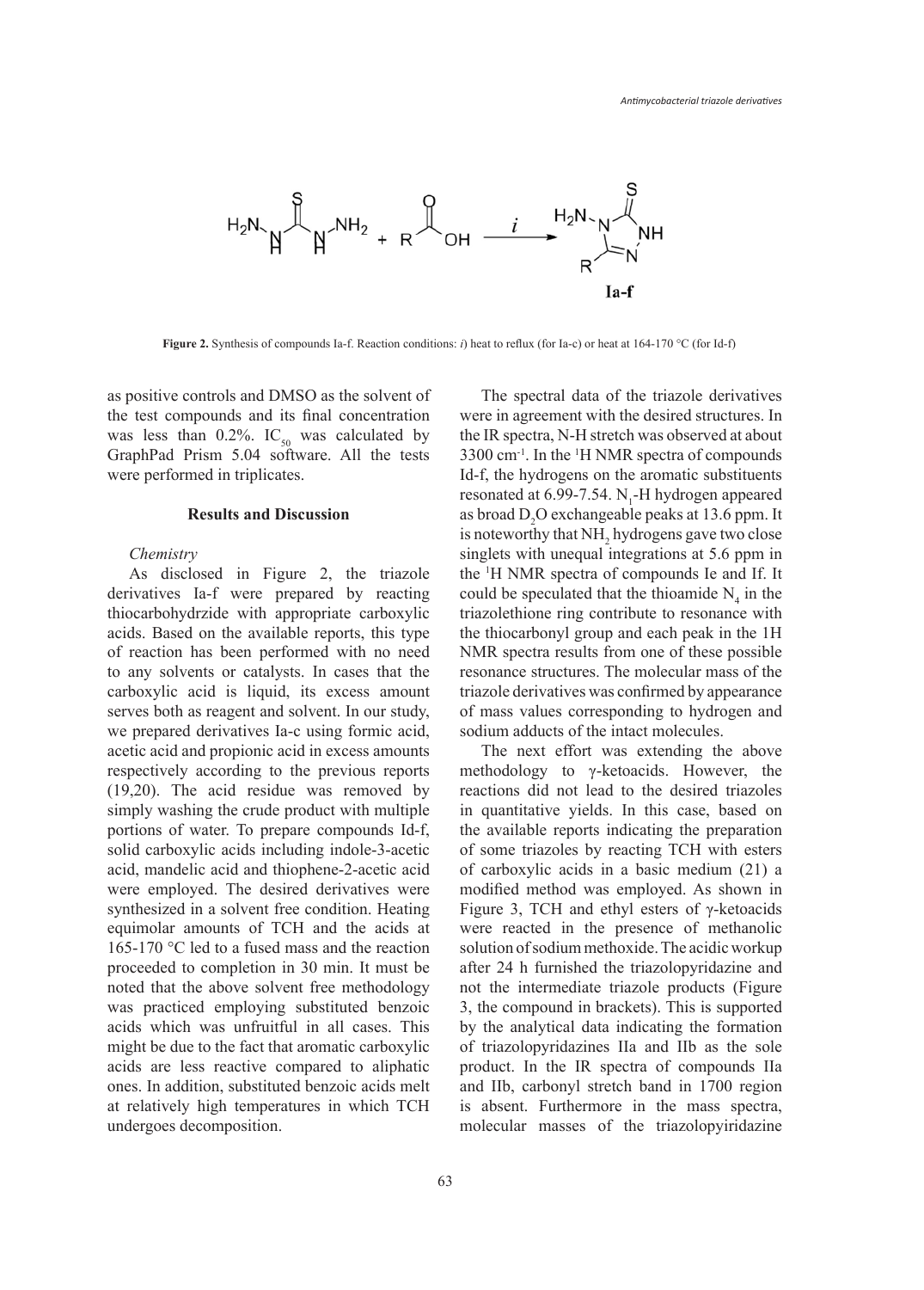

**Figure 3.** Synthesis of triazolopyridazines IIa-b. The starting ketoesters were prepared by Friedel-Crafts succinylation of benzene (22) or 4-chlorobenzene (23) and conversion of the obtained acids to corresponding ethyl esters (24,25).

structures  $(231$  as  $H^+$  adduct of IIa; 265 and  $267$  as  $H^+$  adduct of IIb) were present in high abundance while mass values of intermediate triazoles which are 18 units heavier than their corresponding triazolopyridazines were not observed at all. The 1 H NMR data also conform the proposed structures for IIa and IIb. The presence of second order triplets in ~3.1 ppm (assigned to methylene groups), multiplets (in IIa) or doublet of doublets (in IIb) in the aromatic region (assigned to 6-Aryl hydrogens) and a  $D_2O$ -exchangeable singlet in ~13.6 ppm leaves no doubt in the formation of thiazolopyridazines IIa and IIb.

Based on the above discussions, we report the first synthesis of 6-aryl-7,8-dihydro-[1,2,4] triazolo[4,3-*b*]pyridazine-3-thiones using TCH and ethyl esters of γ-ketoacids by triazole ring closure and intramolecular imine condensation in a single-step strategy. The obtained results deserve further studies on the application of this reaction to synthesize novel heterocyclic compounds and evaluation of their potential

bioactivity.

The last series of the synthesized compounds (IIIa-e) were synthesized based on their analogy to bioactive thiosemicarbazones reported in literature. In fact, these derivatives could be regarded as cyclic analogues of thiosemicarbazones disclosed in figure 4 which have been reported to exert antimicrobial and antimycobacterial activities (26-28).

As disclosed in Figure 5, the desired triazole Schiff bases were prepared by heating compound Ia and appropriate aldehydes in glacial acetic acid according to our previous work (29). This methodology led to the fast synthesis of compounds IIIa-e in good yields. In the 1H NMR of the derivatives, the substituted aromatic rings relating to the starting aldehydes could be readily distinguished by their characteristic multiplicity patterns. The traizole C3-H and imine H gave rise to two singlets at about 8.9 ppm and 9.5 ppm. Observation of the molecular mass of the Schiff base products further confirmed the structures of compounds IIIa-e.



**Figure 4.** Schiff bases IIIa-e as cyclic analogues of previously reported bioactive thiosemicarbazone derivatives of pyridine-3 carboxaldehyde (26), cinnamaldehyde (27) and 4-acetaimdobenzaldehyde known as thiacetazone (28).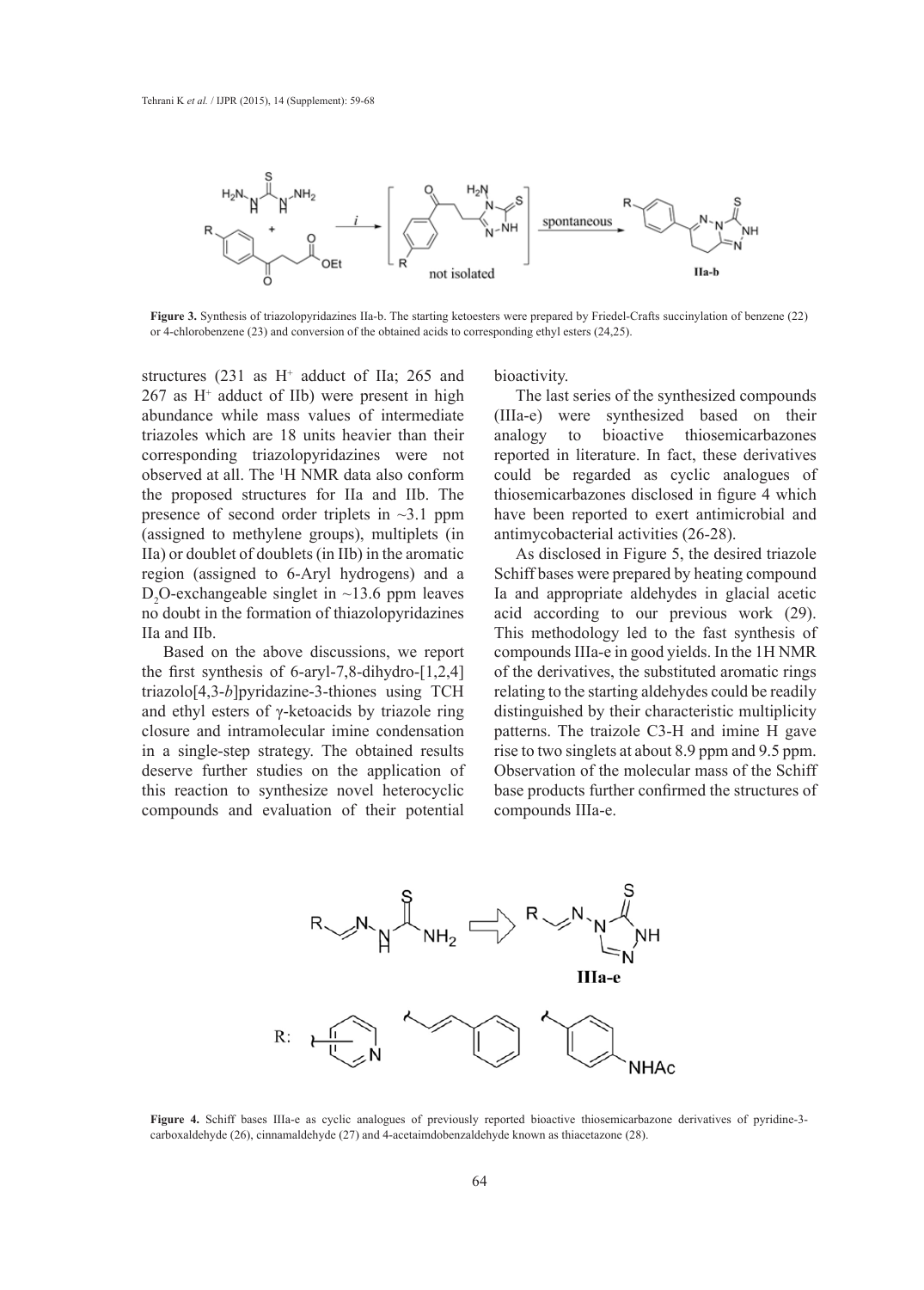

**Figure 5.** Synthesis of Schiff bases IIIa-e. Reaction conditions: i) AcOH, 90 °C.

#### *Biological activity*

The synthesized derivatives were evaluated for their antimycobacterial activity against *Mycobacterium bovis BCG* and the MIC values have been listed in Table 1. As evident from the MIC values, the triazole derivatives Ia-f exhibited moderate activities and among them compound Ib  $(R = CH_3)$  was the most potent derivative with IC<sub>50</sub> value of 31.25  $\mu$ g/mL. While the triazolopyridazine derivative IIa showed a moderate activity (MIC =  $62.5 \mu g/mL$ ), the *p*-chloro substituted compound IIb was found to be inactive. Amongst the compounds IIIa-e, Schiff bases of 2-pyridinecarboxaldehyde (3a) and cinnamaldehyde (3e) exhibited the highest

activity in the series with MIC value of 62.5 µg/mL.

In order to evaluate the potential toxic effects of the synthesized derivatives, MTT assay was performed on Fibroblast L929 cell line. As disclosed in Table 1, the majority of the derivatives were non-toxic at 100 µg/mL. This suggests that the synthesized derivatives have selective toxicity on *Mycobacterium bovis* which means they inhibit mycobacterial growth at concentrations which are non-toxic to normal cells.

Reviewing the literature reveals that many groups by employing the versatility of TSC/TCH in heterocyclic synthesis have prepared different

| Compound    | $\mathbf R$           | Antimycobacterial activity <sup>a</sup> (24 h/48 h) | Cytotoxicity <sup>b</sup> (48 h) |
|-------------|-----------------------|-----------------------------------------------------|----------------------------------|
|             |                       | MIC (µg/mL)                                         | $IC_{50} (\mu g/mL)$             |
| <i>Ia</i>   | H                     | 62.5/62.5                                           | >100                             |
| Ib          | Methyl                | 31.25/31.25                                         | >100                             |
| Ic          | Ethyl                 | 62.5/62.5                                           | >100                             |
| Id          | (3-indolyl)methyl     | 62.5/62.5                                           | >100                             |
| <i>Ie</i>   | hydroxy(phenyl)methyl | 62.5/62.5                                           | >100                             |
| <b>If</b>   | (2-thienyl)methyl     | 62.5/62.5                                           | >100                             |
| I1a         | H                     | 62.5/62.5                                           | >100                             |
| $I\!I\!b$   | Cl                    | >500/>500                                           | >100                             |
| <b>IIIa</b> | 2-pyridyl             | 62.5/125                                            | >100                             |
| IIIb        | 3-pyridyl             | 125/125                                             | >100                             |
| IIIc        | 4-pyridyl             | 93.75/125                                           | >100                             |
| IIId        | (4-acetamido)phenyl   | 125/125                                             | >100                             |
| IIIe        | Styryl                | 62.5/62.5                                           | 42.63                            |
| Ethambutol  |                       | 0.75/0.75                                           | $\overline{\phantom{a}}$         |
| <b>DMSO</b> |                       | $6.5/6.5 \%$ v/v                                    |                                  |

**Table 1.** Antimycobacterial activity and cytotoxicity of the synthesized derivatives.

*a* Assayed against *Mycobacterium bovis BCG*

*b* Assayed against Fibroblast L929 cell line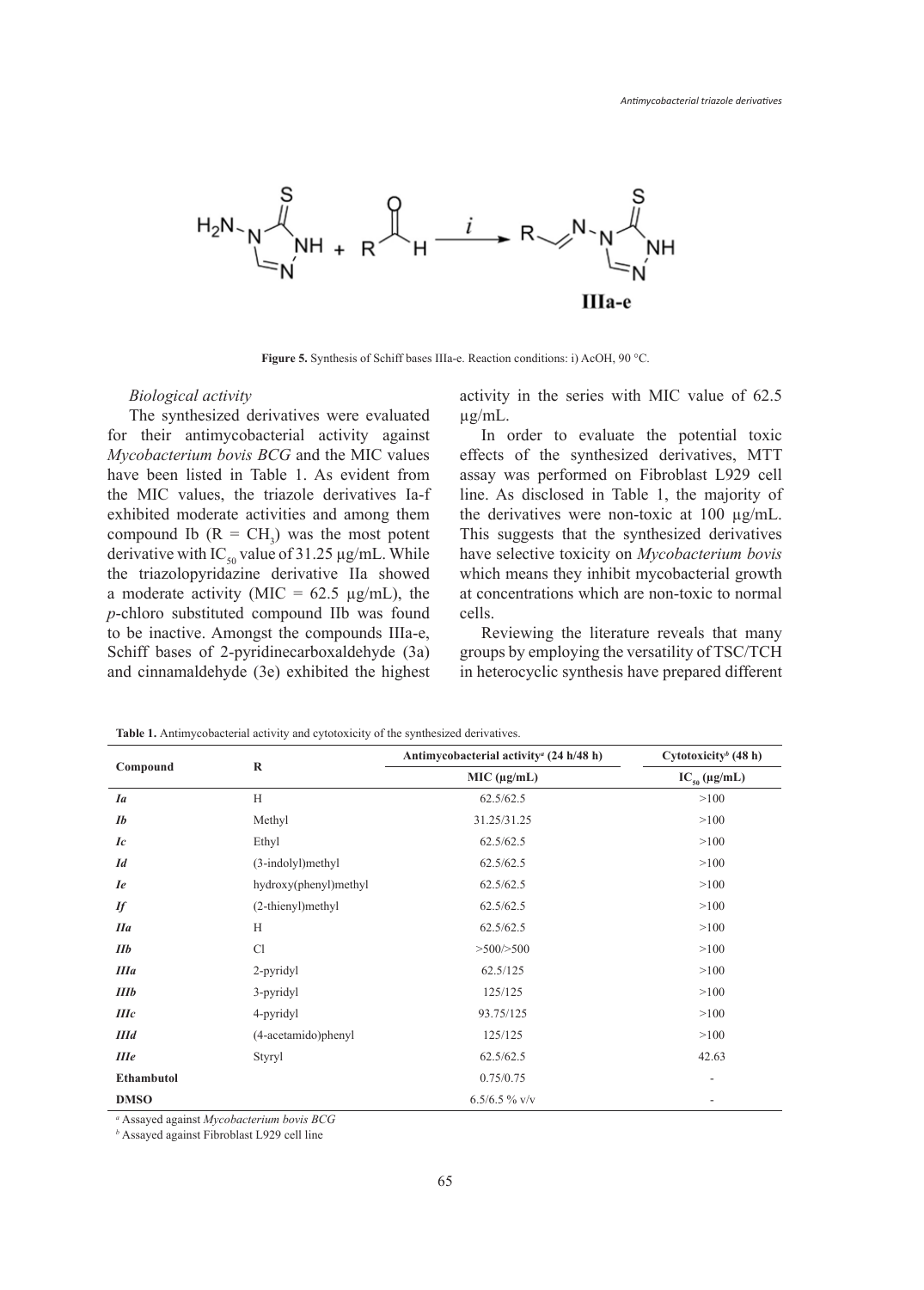heterocyclic compounds as potential bioactive agents. For instance, in a recent study, conversion of some thiosemicarbazones to 2,4-disubstituted thiazoles resulted in a group of derivatives with potent antibacterial activities against gram negative and gram positive bacterial strains (30). By incorporating the TSC moiety in novel heterocyclic compounds, researchers found some triazole and polycyclic quinoxaline derivatives with significant inhibitory activity against *Entamoeba histolytica* (31,32). Cyclic thiazole and triazole analogues of thiosemicarbazones have received the attention of researchers in a few efforts to develop potential antiviral (33,34) antimicrobial (35,36) and antimycobacterial (6,34,37) agents.

In light of the above studies along with our previous experiences mentioned earlier, the present work as an attempt to evaluate the bioactivity of different cyclic versions of TSC and TCH seems logical. In this study as a general view, the triazole derivatives Ia-f showed higher activity than the other two series of compounds. This might suggest that 3-substituted triazole derivatives have the best pharmacophoric characters for antimycobacterial activity among the tested compounds. In addition, the cytotoxicity assay proved the safety of these derivatives on Fibroblast L929 as a normal cell line. Compound IIb as the most potent derivative in the current study is a small molecule (MW = 130.17) and hence a suitable starting point to conduct future lead optimization studies aimed at obtaining efficient antimycobacterial compounds.

## **Conclusion**

In the search for novel cyclic analogues of bioactive thiosemicarbazide derivatives, in this work 13 derivatives divided into three subgroups including 3-substituted 4-amino-1,2,4-triazole-5-thiones (Ia-f), 6-Aryl-7,8-dihydro-[1,2,4] triazolo[4,3-*b*]pyridazine-3-thiones (IIa-b) and Schiff bases of 4-amino-1,2,4-triazole-5-thione (IIIa-e) were synthesized. Triazole derivatives of series I were prepared by heating equimolar mixture of thiocarbohydrazide and different carboxylic acids. Using γ-ketoesters to react to thiocarbohydrazide in a basic medium

furnished novel triazolopyridazines of series II. The employed synthetic methodology could be considered as a new route to triazolopyridazines in which both triazole and pyridazine ring is formed in a single step. Finally, compounds of series III were synthesized by heating 4-amino-1,2,4-triazole-5-thione and appropriate aldehydes in glacial acetic acid. After confirming the structures of the synthesized derivatives by different spectroscopic and analytical methods, antimycobacterial activity of the derivatives was assessed against *Mycobacterium bovis BCG*. Among the derivatives, 3-substituted triozles Ia-f were among the most potent derivatives and methyl substituted derivatives Ib exhibited the highest activity with MIC value of  $31.25 \mu$ g/ mL. The derivatives were also tested for their cytotoxicity on Fibroblast L929 as a normal cell line and the majority of the synthesized derivatives were non-toxic at 100 µM. Activity data suggests that 3-substituted 4-amino-1,2,4 triazole-5-thione has the best structural backbone and demands further lead optimization studies to obtain more effective antimycobacterial derivatives.

#### **Acknowledgments**

The authors would like to thank Abbas Biglari for his kind assistance in NMR characterization of the synthesized compounds.

#### **References**

- $(1)$  Kurzer F and Wilkinson M. The chemistry of carbohydrazide and thiocarbohydrazide. *Chem. Rev.* (1970) 70: 111-149.
- Kaplancıklı, ZA, Özdemir A, Turan-Zitouni G, (2) Altıntop MD and Can OD. New pyrazoline derivatives and their antidepressant activity. *Eur. J. Med. Chem*. (2010) 45: 4383-4387.
- Aytaç SP, Tozkoparan B, Kaynak FB, Aktay G, (3) Göktaş O and Unüvar S. Synthesis of 3,6-disubstituted 7*H*-1,2,4-triazolo[3,4-*b*]-1,3,4-thiadiazines as novel analgesic/anti-inflammatory compounds. *Eur. J. Med. Chem*. (2009) 44: 4528-4538.
- el-Shehry MF, Swellem RH, Abu-Bakr SM and el-(4) Telbani EM. Synthesis and molluscicidal evaluation of some new pyrazole, isoxazole, pyridine, pyrimidine, 1,4-thiazine and 1,3,4-thiadiazine derivatives incorporating benzofuran moiety. *Eur. J. Med. Chem*. (2010) 45: 4783-4787.
- (5) Reddy VM and Reddy KR. Synthesis and Antibacterial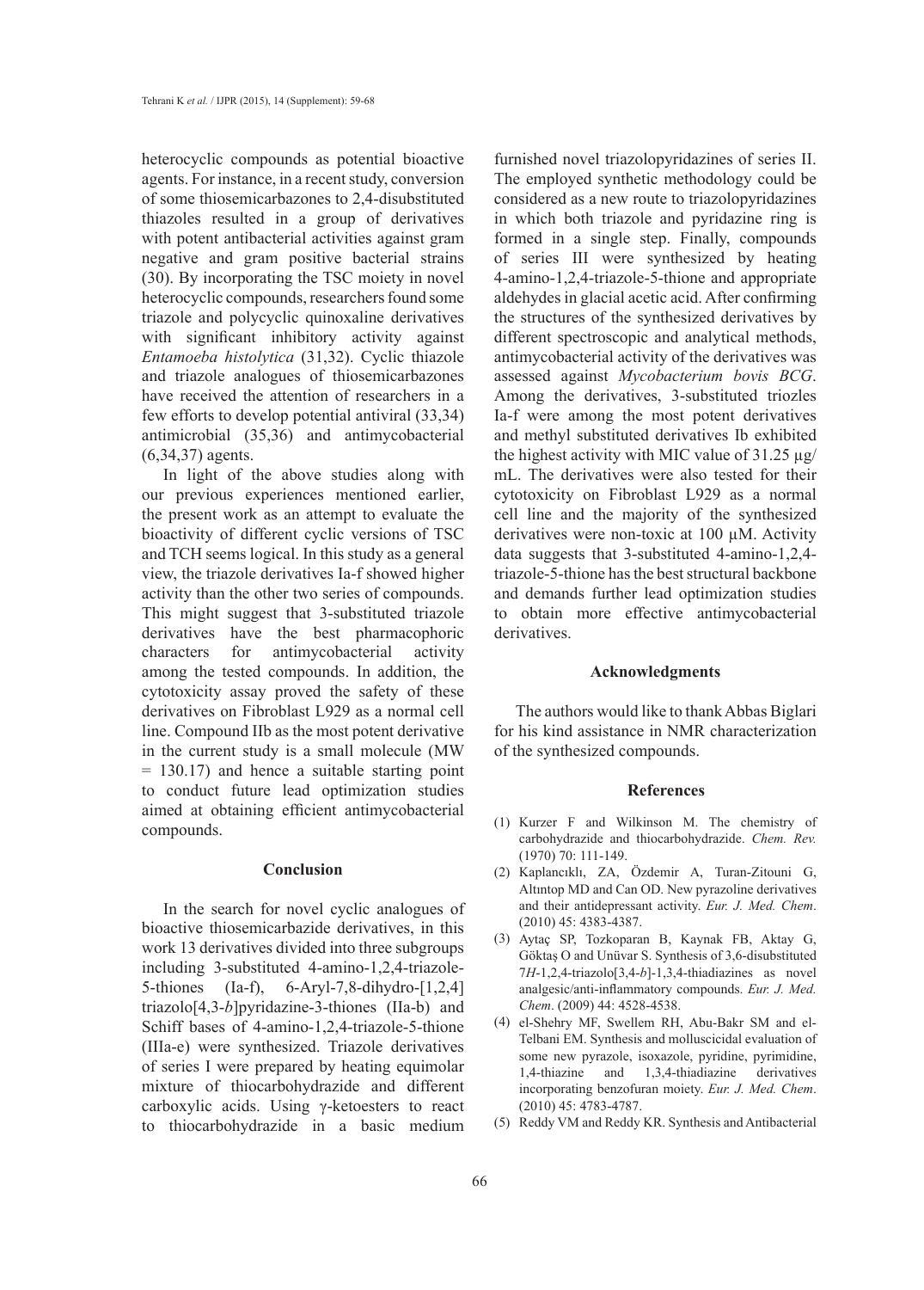Activity of Some Novel 6-(1H-Benz[d]imidazol-2-yl)- 8-(5-nitro-2-furyl)-3-(4-pyridyl)-7,8-dihydro[1,2,4] triazolo[3,4-b][1,3,4]thiadiazepines. *Chem. Pharm. Bull*. (2010) 58: 1081-1084.

- (6) Roy KK, Singh S, Sharma SK, Srivastava R, Chaturvedi V and Saxena AK. Synthesis and biological evaluation of substituted 4-arylthiazol-2-amino derivatives as potent growth inhibitors of replicating Mycobacterium tuberculosis  $H_{37}R_{V}$ . *Bioorg. Med. Chem. Lett.* (2011) 21: 5589-5593.
- (7) Zartler ER and Shapiro MJ. *In Fragment-based Drug Discovery*. A practical approach. Zartler ER and Shapiro MJ (eds.), John Wiley & Sons, West Sussex (2008) 24-25.
- Bacchi A, Carcelli M, Pelagatti P, Pelizzi C, Pelizzi G (8) and Zani F. Antimicrobial and mutagenic activity of some carbon and thiocarbonohydrazone ligands and their copper(II), iron(II) and zinc(II) complexes. *J. Inorg. Biochem*. (1999) 75: 123-133.
- Halve AK, Bhashkar B, Sharma V, Bhadauria (9) R, Kankoriya A, Soni A and Tiwari K. Synthesis and *in-vitro* antimicrobial studies of some new 3-[phenyldiazenyl] benzaldehyde N-phenyl thiosemicarbazones. *J. Enzyme Inhib. Med. Chem*. (2008) 23: 77-81.
- Umamatheswari S, Balaji B, Ramanathan M and Kabilan (10) S. Synthesis, stereochemistry, antimicrobial evaluation and QSAR studies of 2,6-diaryltetrahydropyran-4-one thiosemicarbazones. *Eur. J. Med. Chem*. (2011) 46: 1415-1424.
- (11) Sriram D, Yogeeswari P, Thirumurugan R and Pavana RK. Discovery of new antitubercular oxazolyl thiosemicarbazones. *J. Med. Chem*. (2006) 49: 3448- 3450.
- (12) Pavan FR, Maia PIdS, Leite SRA, Deflon VM, Batista AA, Sato DN, Franzblau SG and Leite CQF. Thiosemicarbazones, semicarbazones, dithiocarbazates and hydrazide/hydrazones: antimycobacterium tuberculosis activity and cytotoxicity. *Eur. J. Med. Chem*. (2010) 45: 1898-1905.
- (13) Haj Mohammad Ebrahim Tehrani K, Kobarfard F, Azerang P, Mehravar M, Soleimani Z, Ghavami G and Sardari S. Synthesis and antimycobacterial activity of symmetric thiocarbohydrazone derivatives against *Mycobacterium bovis BCG*. *Iran. J. Pharm. Res*. (2013) 12: 331-346.
- (14) Greenbaum DC, Mackey Z, Hansell E, Doyle P, Gut J, Caffrey CR, Lehrman J, Rosenthal PJ, McKerrow JH and Chibale K. Synthesis and structure−activity relationships of parasiticidal thiosemicarbazone cysteine protease inhibitors against *Plasmodium falciparum*, *Trypanosoma brucei*, and *Trypanosoma cruzi*. *J. Med. Chem*. (2004) 47: 3212-3219.
- (15) Yu Y, Kalinowski DS, Kovacevic Z, Siafakas AR, Jansson PJ, Stefani C, Lovejoy DB, Sharpe PC, Bernhardt PV and Richardson DR. Thiosemicarbazones from the old to new: Iron chelators that are more than just ribonucleotide reductase inhibitors. *J. Med. Chem*. (2009) 52: 5271-5294.
- (16) Jalilian AR, Yousefnia H, Shafaii K, Novinrouz A and Rajamand AA. Preparation and biodistribution studies of a radiogallium-acetylacetonatebis (thiosemicarbazone) complex in tumor-bearing rodents. *Iran. J. Pharm. Res.* (2012) 11: 523-531.
- (17) Haj Mohammad Ebrahim Tehrani K, Sardari S, Mashayekhi V, Esfahani Zadeh M, Azerang P and Kobarfard F. One pot synthesis and biological activity evaluation of novel Schiff bases derived from 2-hydrazinyl-1,3,4-thiadiazole. *Chem. Pharm. Bull*. (2013) 61: 160-166.
- (18) Rezayan AH, Azerang P, Sardari S and Sarvary A. Synthesis and biological evaluation of coumarin derivatives as inhibitors of Mycobacterium bovis (BCG). *Chem. Biol. Drug Des*. (2012) 80: 929-936.
- McCarrick RM, Eltzroth MJ and Squattrito PJ. (19) Coordination geometries of bis(4-amino-3-alkyl-1,2,4 triazole-5-thione) complexes of first-row transition metals: crystal structures of complexes with propyl and hydrogen in the 3-position. Relationship to the 3-methyl and 3-ethyl analogs. *Inorg. Chim. Acta* (2000) 311: 95-105.
- (20) Sen AK, Singh RN, Handa RN, Dubey SN and Squattrito PJ. A structural comparison of some amineand thione-substituted triazoles. *J. Mol. Struct*. (1998) 470: 61-69.
- (21) Tumosienė I and Beresnevičius ZJ. Preparation of aminotriazole-thione derivatives from N-aryl-Ncarboxyethyl-β-alanines. *Chem. Het. Comp*. (2009) 45: 1257-1260.
- (22) Somerville LF and Allen CFH.  $\beta$ -benzoylpropionic acid. *Org. Synth*. (1943) 2: 81-82.
- (23) Alam MM, Husain A, Hasan SM, Suruchi and Anwer T. Synthesis and pharmacological evaluation of 2(3*H*) furanones and 2(3*H*)-pyrrolones, combining analgesic and anti-inflammatory properties with reduced gastrointestinal toxicity and lipid peroxidation. *Eur. J. Med. Chem*. (2009) 44: 2636-2642.
- Parker KA and Kallmerten J. Approaches to (24) anthracyclines. 1. Conjugate aroylation of .alpha.,.beta.-unsaturated esters. *J. Org. Chem.* (1980) 45: 2614-2620.
- (25) Tamaru Y, Ochiai H, Nakamura T, Tsubaki K and Yoshida Z. Generation of 2-Carboethoxyethylzinc iodide and 3-carboethoxypropylzinc iodide and their application to the synthesis of γ- and δ-keto esters. *Tet. Lett*. (1985) 26: 5559-5562.
- (26) Bermudez LE, Reynolds R, Kolonoski P, Aralar P, Inderlied CB and Young LS. Thiosemicarbazole (thiacetazone-like) compound with activity against Mycobacterium avium in mice. *Antimicrob. Agents Chemother*. (2003) 47: 2685-2687.
- (27) Zhu YJ, Song KK, Li ZC, Pan ZZ, Guo YJ, Zhou JJ, Wang Q, Liu B and Chen QX. Antityrosinase and antimicrobial activities of trans-cinnamaldehyde thiosemicarbazone. *J. Agric. Food Chem*. (2009) 57: 5518-5523.
- (28) Donald PR and van Helden PD. *In Progress in Respiratiry Research*, Bolliger CT (ed.), Karger